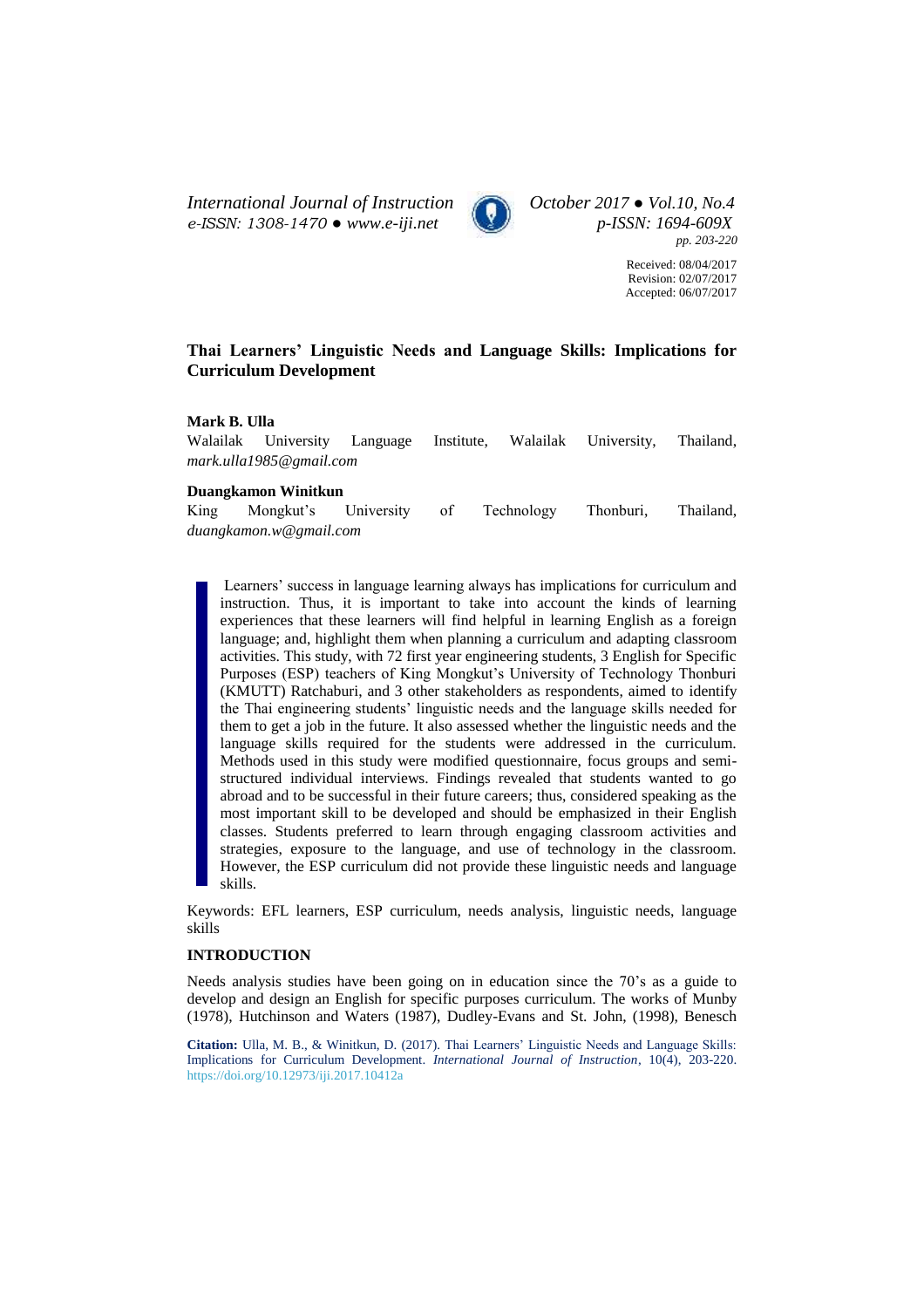(2001), and Belcher (2006) which presented arguments and findings about the importance of doing a needs analysis for an ESP/EAP curriculum served as the foundation in many research studies and in the literature on needs assessment and curriculum planning. Hence, key points as to the importance of needs analysis can be taken from the literature. For example, Lekatompessy (2010) stated that, to improve the learners' learning, their learning needs should be considered. In other words, curriculum developers should gather as much information as possible about the needs of their learners since developing a good curriculum prioritizes and looks into the appropriate learning needs and interests of the learners rather than the content that they would be learning. Sothan (2015) also stated that, without conducting a needs analysis for the students before planning a curriculum, this would result in ineffective course programs. Thus, the importance of a needs analysis is indispensable in curriculum development as it not only identifies the needs of the students but also discovers the ways to address their needs and the skills needed to be taught for their future careers. However, this does not seem to be the case in most universities in Thailand and in the ASEAN region; since, most of their existing curriculum were adapted and were not designed and prepared for the Thai students and for other EFL learners in the region.

In the case of King Mongkut University of Technology Thonburi (KMUTT), Ratchaburi, Thailand, the curriculum is adapted from the School of Liberal Arts in KMUTT- Bangmod, the main campus. Even if the courses and the curriculum of General English, Technical English, and English for Workplace Communication in KMUTT-Ratchaburi were already developed and used for these students in the previous semesters, they were not yet examined whether they meet the linguistics needs and the language skills required of the students to prepare them for their future career. Thus, this present study aimed to identify the linguistic needs and the language skills of the Thai engineering students to become successful engineers in the future. These linguistic needs and language skills would then be matched with the existing ESP curriculum whether it meets and caters these needs. The findings will become the basis for ESP teachers, curriculum developers, and language policy makers in Thailand and in the whole ASEAN region to develop a curriculum that is more effective and appropriate for the EFL students; preparing them to be competent engineers in the future.

## **LITERATURE REVIEW**

### **Language Needs Analysis in ESP/EAP Curriculum Development**

Many scholars (Dudley-Evans & St. John, 1998; Hutchinson, & Waters, 1987; Munby, 1978) have recognized the significance of doing a needs analysis of the students prior to creating and developing an ESP/EAP curriculum. In fact, according to Lekatompessy (2010), as early as the 1960s to 1970s, needs analysis was already introduced into language teaching through the ESP movement. However, it has been conducted informally by teachers who wanted to assess what language points their students needed to learn. Its importance has also been considered by some stakeholders (schools' heads, ESP/EAP teachers, program coordinators) since through this, learners develop appropriate English skills that they need in order to cope with the demands in their workplace in the future.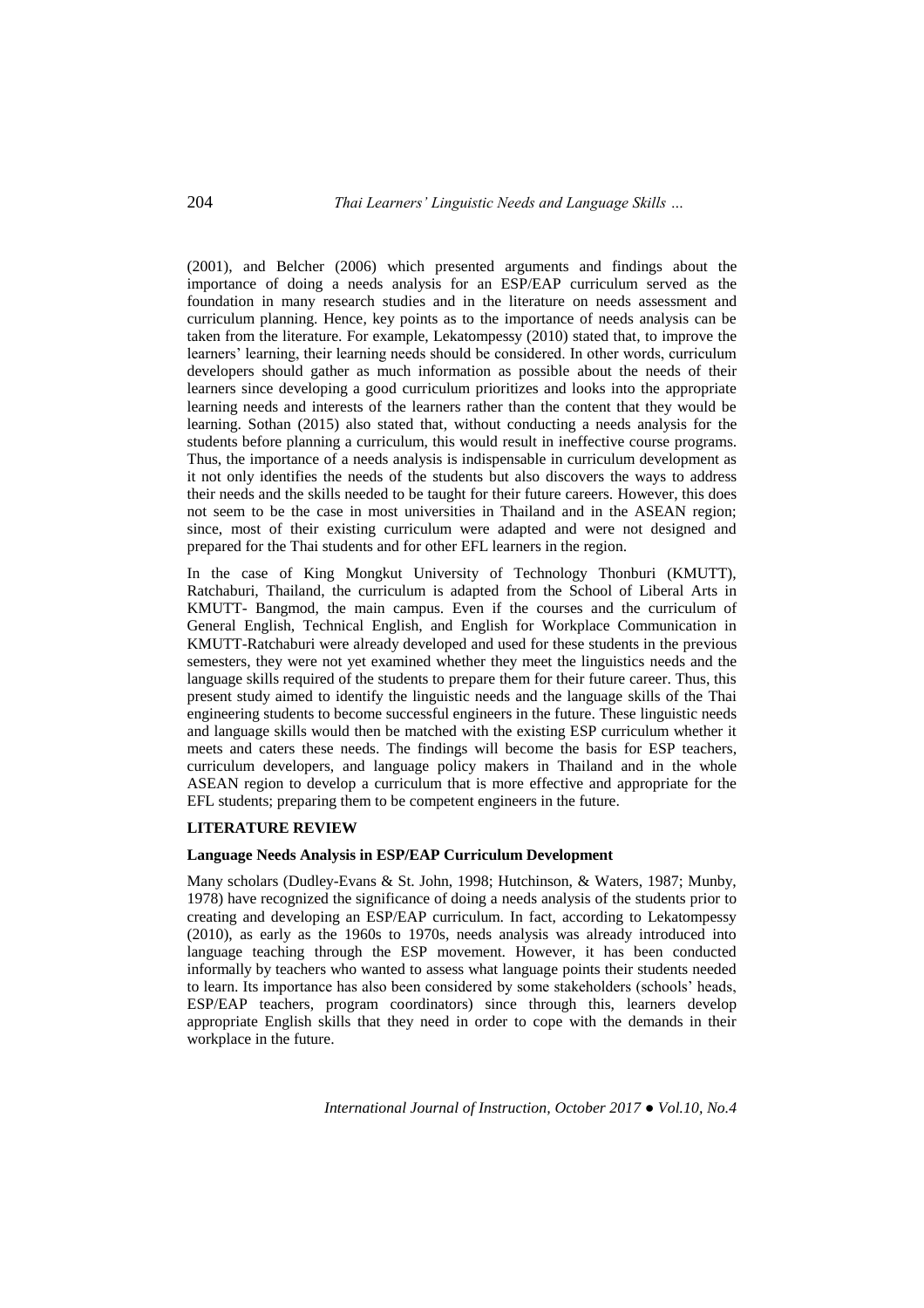Several definitions of needs analysis and its importance to curriculum can be taken from the literature. For example, Chegeni and Chegeni, (2013) defined language needs analysis/assessment as vital for designing an ESP course program. Likewise, UNESCO (2016) stated that, through a needs analysis learners would be able to feel ownership of the curriculum as this is designed for them. It can also increase the learners' confidence, and motivation to learn the target language skills. Paci (2013) also mentioned that the purpose of a needs analysis is for the EAP/ESP course instructors to know more about their students' preference in language learning. In this way, instructors can design and prepare materials that would suit their learners' abilities. However, Hutchinson and Waters (1987) emphasized that a needs analysis is a complex process; therefore, a curriculum developer has to analyze and consider both the students' required language skills in order to perform a specific task in the target situation, and their language learning preferences. They called this target needs analysis and learning needs analysis. Historically, it was in Munby's Communicative Syllabus Design (1978) that the term "target needs analysis" was acknowledged. In this book, Munby presented a complete approach towards identifying target situation needs for the students. He named this model "Communicative Needs Processor (CNP)" that made him and this model become the basis for further studies of needs analysis, including Hutchinson and Waters (1987).

Admittedly, in English for specific purposes/academic purposes, needs analysis has become the most important factor in the curriculum. In fact, Dudley-Evans and St. John (1998) said that needs analysis is the foundation of ESP where its result is used to design a learner-centered curriculum. Munby (1978) stated that the ESP syllabus should always be based on the needs of the learners before it is implemented. However, Benesch (2001) did not agree with the term "needs analysis" for the students for it is inappropriate in education. She said that the term implied both psychological and biological needs of the learners. Because of this, she replaced the term "needs analysis" with "rights analysis". Nevertheless, she agreed with the idea that rights analysis should be performed with the learners in EAP. Thus, needs analysis in language teaching and learning has since then become popular as it identifies the linguistics backgrounds of the learners from which a curriculum is developed.

Realizing the importance of needs analysis in language teaching, a number of previous studies (Bada & Okan, 2000; Balint, 2004; Boroujeni & Fard, 2013; Chegeni & Chegeni, 2013; Kaewpet, 2009; Lekatompessy, 2010; Lin, J. et al. 2014; Paci, 2013; Qiu, et. al, 2014; Songhori, 2008; Takahashi, et.al, 2013) made use of the process to design and develop an appropriate curriculum that meets the learners' needs. Although these studies had a different focus, respondents, and research contexts, almost all of them presented the idea that, in assessing the needs of the learners, the potential skills and strategies of both teachers and the students can be discovered. Bada & Okan (2000) emphasized that when ESP course instructors are familiar with their learners' language abilities and learning needs, success in language teaching and learning can be achieved. Through this, needs analysis has become the basis for all policy makers and educators to develop and design a curriculum that fits the learners' needs.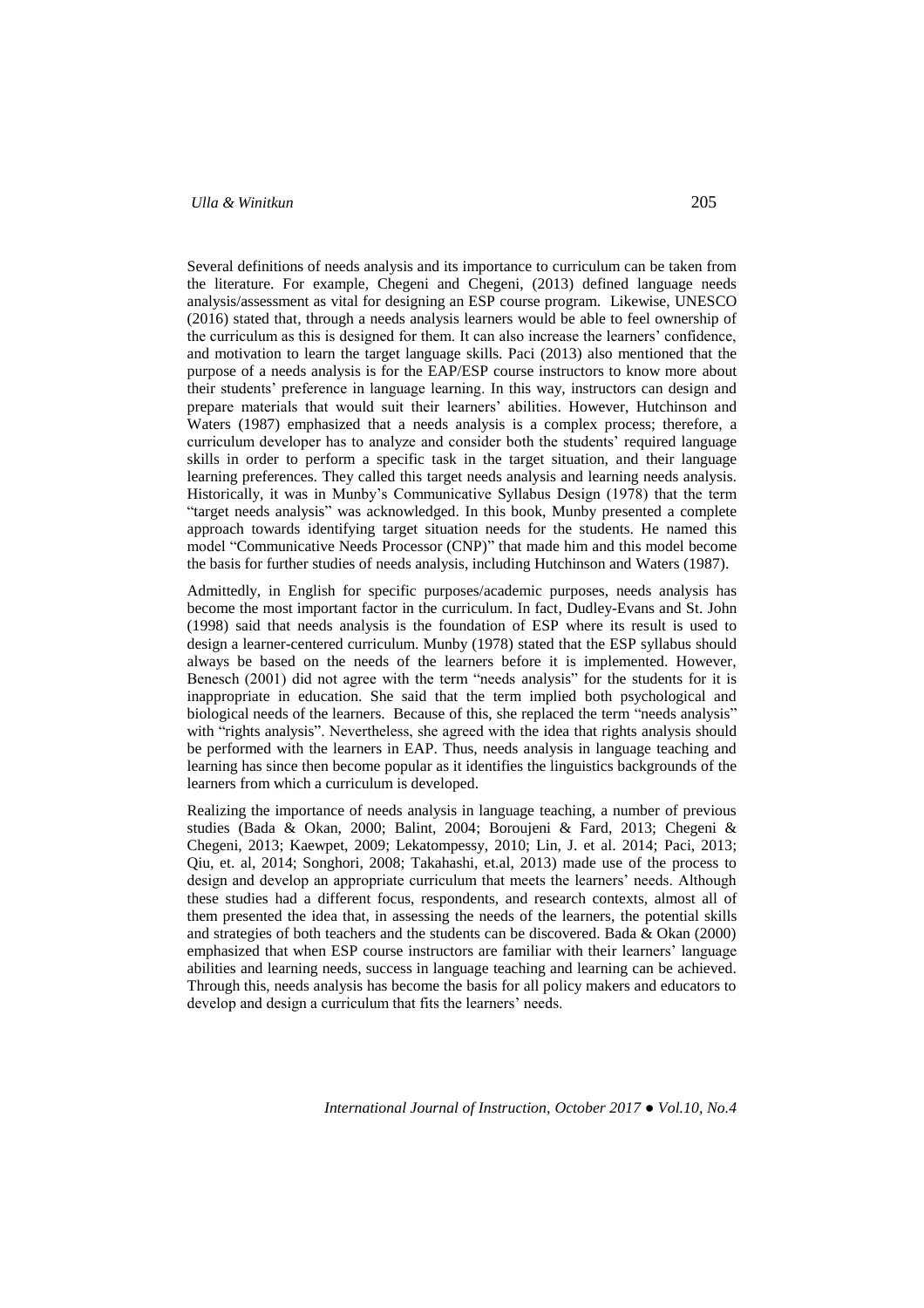However, according to Hutchinson and Waters (1987), needs analysis is a complex process and so is curriculum design (Paci, 2013). Johns (1991), as cited by Lekatompessy (2010), stated that, since needs analysis is the basis of planning a curriculum and other ESP learning materials, it should be conducted first before anything else. Through a needs analysis, it identifies whether or not the curriculum that is being prepared for the students caters and satisfies their learning needs. This idea has been supported by Chegeni and Chegeni (2013) saying that, indeed needs analysis should be made first before the syllabus is developed for teaching as part of the development of the curriculum. Thus, Kaewpet (2009) stated that, no ESP courses should be conducted without needs analysis, neither formal nor informal. The reason for this is that without needs analysis, the specific needs of the learners, and the required skills that they ought to possess, will not be catered to. Good curriculum is always a reflection of good education, thus needs analysis is very important in curriculum development as the knowledge and skills of the learners are always shaped and prepared in the school, preparing them to become well-equipped with the abilities and skills needed for their job or for pursuing higher education.

## **Related Studies on Curriculum Development through Needs Analysis**

There has been a number of previous studies that dealt with the language learners' needs analysis in order to develop a curriculum. Some studies that were reviewed in this present study, although they differed in some contexts, they recognized the importance of a needs analysis towards curriculum development. For example, Soruc (2012) made an investigation on the role of needs analysis in an English preparatory school in Istanbul and suggested new ways and rationale for making curricular decisions. The study revealed that needs analysis plays an important role in making curricular decisions or renewing language programs.

Qiu, et. al, (2014) conducted a study on needs analysis and curriculum development of vocational Chinese for non-Chinese speaking (NCS) students. Their findings revealed that students' Chinese proficiency varies, and their general Chinese literacy is insufficient to adapt to mainstream classrooms and obtain recognized Chinese proficiency qualifications (e.g. The Hong Kong Diploma of Secondary Education - HKDSE). The researchers, based on the results of their study, moved on to syllabus and materials development to address the identified learning needs of the students.

Paci (2013) conducted the same study on the students of the Polytechnic University of Tirana (PUT), Albania. Her findings revealed that the students were not only heterogeneous in their linguistic needs but also in the occupational goals, wants, motivation, learning styles and learning strategies. She then suggested that there should be a developed curriculum which takes into account not only the heterogeneity but also the students' needs.

Another study which was conducted by Boroujeni  $&$  Fard (2013) on needs analysis, concentrated on ESP course for the adoption of communicative language teaching. Their findings revealed that students' learning needs and styles supported the adoption of Communicative Language Teaching and Method.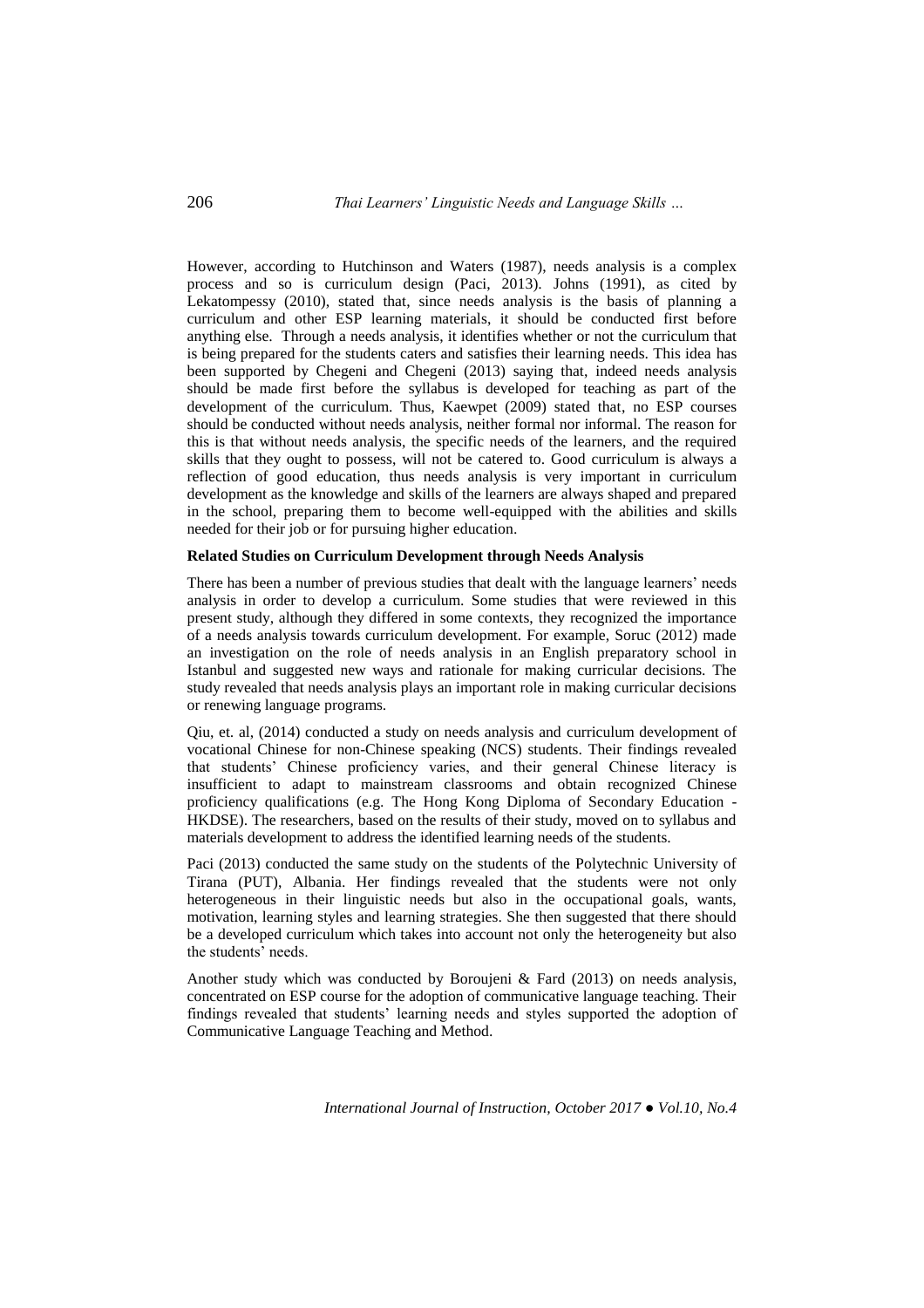On a local context, a study on needs analysis conducted by Kaewpet (2009) presented a framework for the ESP needs of Thai engineering students who would study ESP in an English as a Foreign Language (EFL) environment. The researcher reported that the framework thoroughly examined existing knowledge, making it a potentially suitable for use in other ESP, EFL and ELT contexts.

The works of Bada & Okan (2000); and Boroujeni & Fard (2013) as cited in the literature were among the primary sources of this present study as their survey questionnaires were adapted, modified, and used for this research. However, the mentioned studies neither dealt with EFL engineering students nor involved other stakeholders as participants of the study. A study which is closely related with the present research was from Kaewpet (2009); but, the researcher only presented an ESP framework for the Thai engineering students. It failed to identify the Thai engineering linguistic needs and language skills required of them and their implication towards the ESP curriculum development. Thus, it is the purpose of this study to determine the students' language learning needs and their future job's required language skills and their implications towards the development of an ESP curriculum.

### **METHOD**

The present study has adapted the qualitative-descriptive nature of research. It is qualitative as it makes use of a survey questionnaire, a focus group, and an individual interview to reveal the target audience's range of behavior and the perceptions that drive it with reference to specific topics or issues. It uses in-depth studies of small groups of people to guide and support the construction of hypotheses. Thus, the results of qualitative research are descriptive rather than predictive (QRCA, 2017). However, simple frequency count and percentage distribution were also used to describe the quantitative nature of the study. The analysis of the data came from the three research tools employed in the study; questionnaire, focus groups, and classroom observation.

## **Respondents**

Out of 133 students who enrolled in LNG102 Technical English course, only 72 (48 males, 24 females) were taken as participants of the study. This is a purposive sampling as these students belonged to the five out of nine classes of Technical English taught by the researchers. These students were in their second semester of their first year taking up engineering courses in KMUTT-Ratchaburi.

Likewise, three stakeholders (the dean of the engineering program, the human resource personnel of a telecommunication company, and a professional civil engineer) were interviewed as to the language skills that are required of an engineer applicant in order to become a successful engineer.

Also, three ESP course instructors (all females) whose teaching experience ranged from 2 to 10 years, were interviewed as to the content of the ESP curriculum; its structure, and design, its textbook, and other materials used in their classes. This was done to get the teachers' perception and evaluation of the existing ESP course.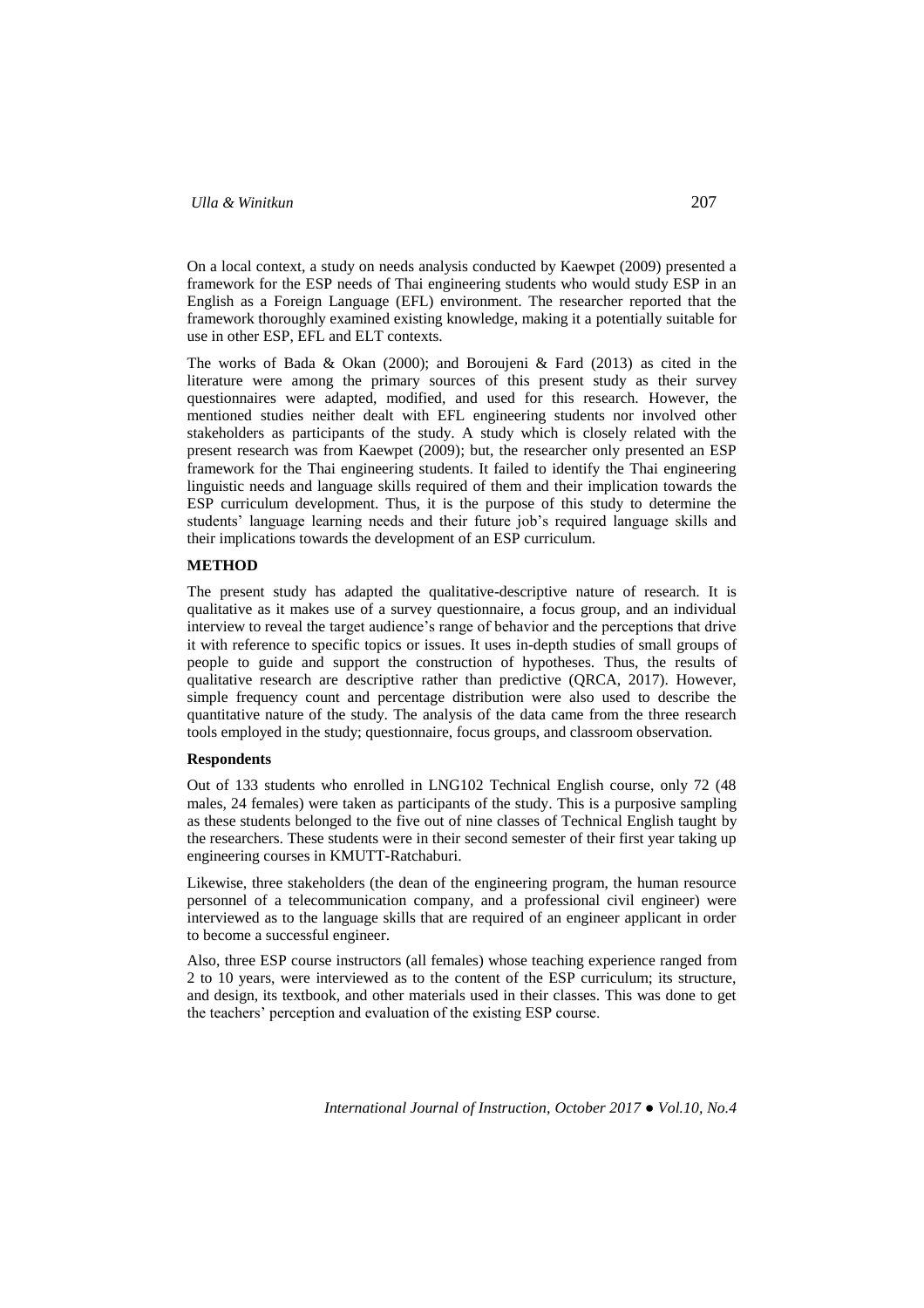208 *Thai Learners' Linguistic Needs and Language Skills …*

For research ethical considerations, a letter of permission to conduct the study in KMUTT-Ratchaburi was made and forwarded for approval to the office of the Vice-President of the University. Having granted the permission, the researchers purposively selected the English classes and students as respondents of the study. The respondents were informed about the conduct of the study, its research objectives, and that all the personal information from them would be treated with utmost confidentiality.

## **Instruments**

## *The questionnaire*

In this study, the questionnaire, which was written in the English language (adapted from Bada and Okan, 2000; Boroujeni & Fard, 2013) was the primary instrument to get the data on students' learning needs. The reason why the researchers adapted the questionnaire is its validity and reliability since the questionnaire has already been validated and used by a number of researchers. The questionnaire, which makes use of a likert scale, consisted of items on which the respondents have to choose with regards to their language learning needs.

## *The focus-group and the individual interview*

To verify and support some items in the questionnaire, a focus group discussion was done in different time and day since the students had to attend different classes. This was employed after the questionnaire survey was completed in order to probe into the details of students' needs analysis. There were 5 focus groups, which consisted of 14-15 student-respondents, conducted and each lasted for about 40 minutes. The discussion, which was done in the local language, was focused on the respondents' English language background and learning needs. The discussion was then transcribed and translated to English.

Furthermore, three stakeholders were individually interviewed to probe into the details of the required language skills that the engineering students should have in order to get a job in the future. The interview took three days in total and each lasted for about 45 minutes. Questions that focused on the required language skills needed to perform the usual language tasks in and out of the office were asked and noted during the interview.

Lastly, three ESP course instructors were also interviewed to identify their assessment and perception on the existing ESP course. The interview was focused on whether the curriculum meets and caters the linguistic needs and language skills of their students in order to perform the tasks needed in their future professions.

## **Procedure**

After analyzing the returned questionnaires and transcribing the focus groups, and individual interviews, the researchers proceeded to look at and examine the ESP syllabus (Technical English) to determine if the linguistic needs of the students and the required language skills needed to do the job in the future were met and addressed. The researchers, in looking at the syllabus, focused only on the textbook chapters which were included in the syllabus. The language contents, language functions, and language use from the textbook chapters were matched with the questionnaire and interview results.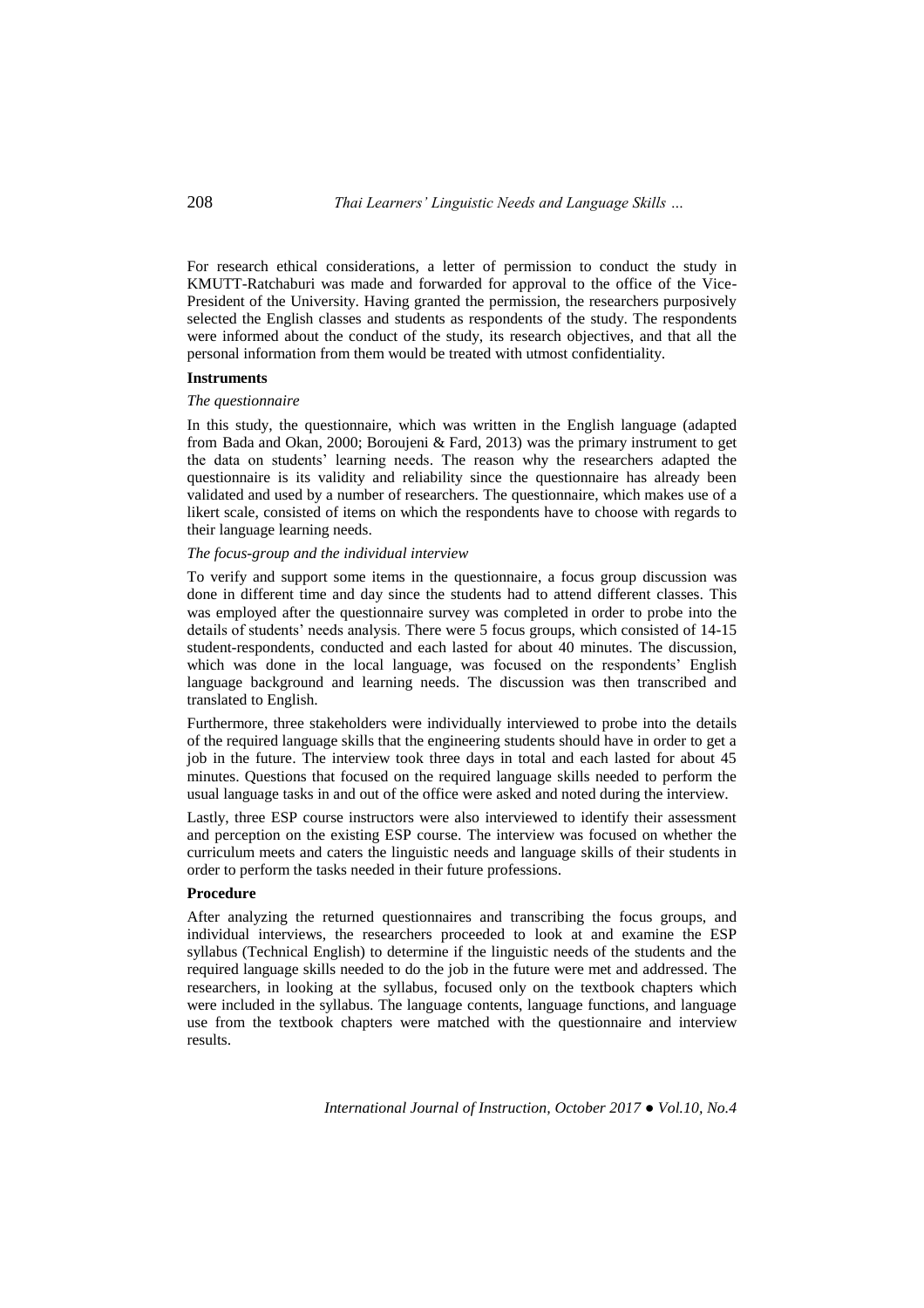## **FINDINGS**

Based on the data gathered from the questionnaire, the language learning needs of the respondents were revealed in a frequency count and percentage shown in the tables below. For analysis and presentation purposes, only the items which have higher frequency count and percentage are shown.

## **The Questionnaire**

Table 1

The frequency and percentage distribution of the respondents' language learning needs Questions **Frequency** Percentage **Percentage** Percentage **Percentage** Percentage

| o ucstions                                                                 | ricquelle | T Creditage |
|----------------------------------------------------------------------------|-----------|-------------|
| 1. Why do you need to study English?                                       |           |             |
| Success for future profession and go abroad                                | 47        | 65%         |
| 2. Which skills do you want to be emphasized more in your English classes; |           |             |
| Speaking                                                                   | 26        | 36%         |
| 3. What skills do you want to develop more?                                |           |             |
| Speaking                                                                   | 45        | 63 %        |
| 4. In the class, how do you like to be grouped?                            |           |             |
| In small groups                                                            | 50        | 70%         |
| 5. How do you want to practice your English?                               |           |             |
| Talking to people in English                                               | 66        | 92%         |
| 6. When you speak English, how do you want to be corrected?                |           |             |
| Later, at the end of the activity, in front of everyone                    | 31        | 46%         |
| 7. Do you like learning from,                                              | 68        | 94%         |
| a. television/video/films?                                                 |           |             |
| b. radio?                                                                  | 46        | 74%         |
| c. audio cd files?                                                         | 51        | 57%         |
| d. written material (workbooks, modules, course books)?                    | 40        | 53%         |
| e, the blackboard?                                                         | 37        | 92%         |
| f. pictures/posters?                                                       | 55        | 70%         |
| 8. Do you like doing the following in your class;                          |           |             |
| a. Role play?                                                              | 36        | 53%         |
| b. Language games?                                                         | 62        | 89%         |
| c. Songs?                                                                  | 65        | 90%         |
| d. Talking with and listening to other students?                           | 64        | 90%         |
| e. Memorizing conversations/dialogues?                                     | 41        | 60%         |
| f. Getting information from guest speakers?                                | 55        | 80%         |
| g. Going on a field trip?                                                  | 69        | 96%         |
| h. Writing a learning diary?                                               | 20        | 29%         |
|                                                                            |           |             |

It can be gleaned from the table that the students acknowledged the importance of learning the English language for their future career. This data was manifested as most of the students rated "success for future profession and to go abroad" as their choice when asked about the reason why they need to study English. Furthermore, the studentrespondents considered speaking, as one of the most important skills to be developed and to be emphasized in their English class.

The data also revealed that the respondents preferred to learn in small groups whenever they have an activity in their English class and to practice their English skills with people outside of the classroom. However according to the respondents, whenever they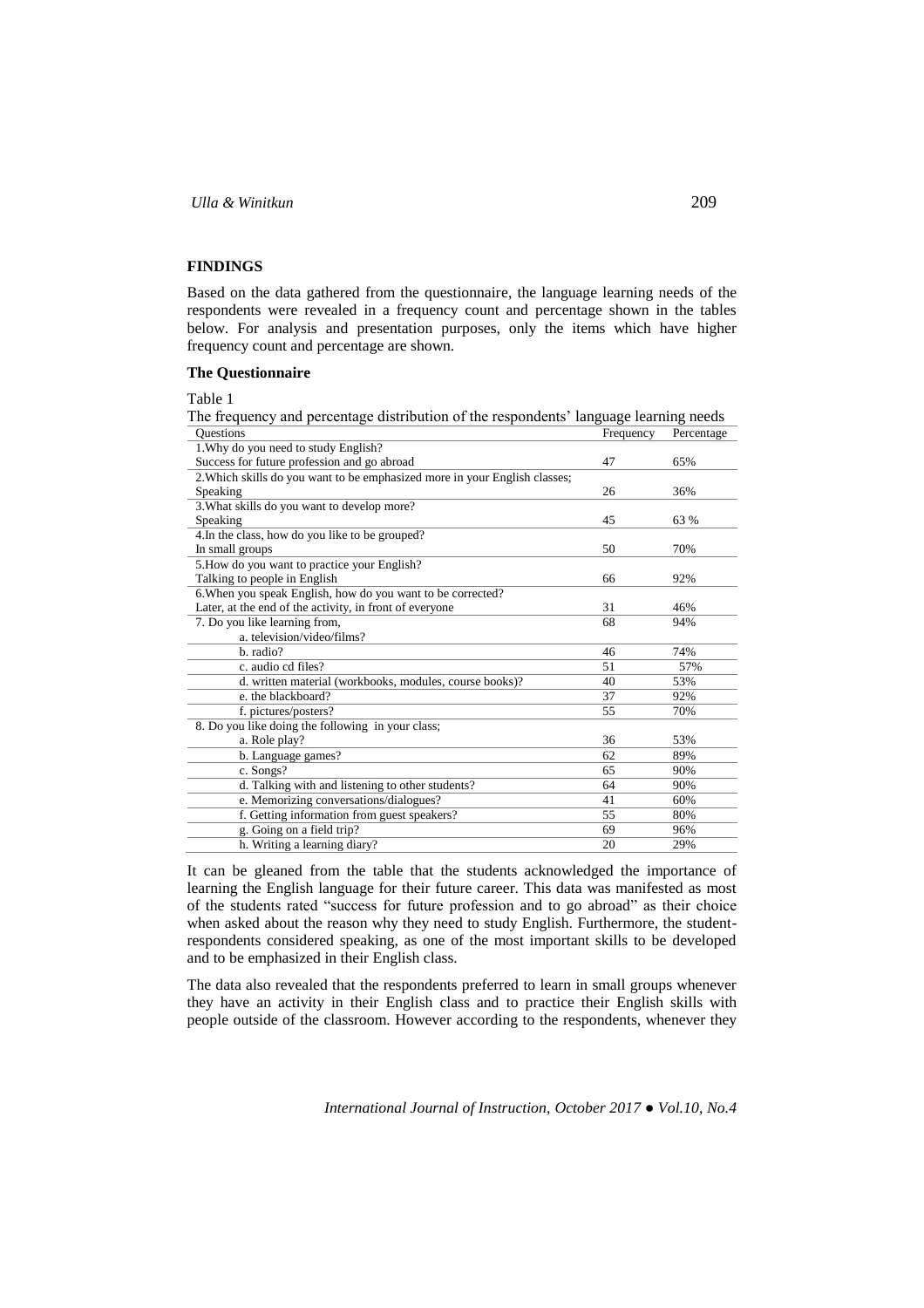commit mistakes in using English, they would like to be corrected later, at the end of the activity by their teacher.

When it comes to modes of learning, the respondents preferred to learn through television, video and films in the class. They also stated that they like to be exposed to people who speak English in order to enhance their speaking skills. They suggested that an educational trip is one of the methods they feel helpful towards their learning of the language.

## **Focus groups findings**

As foreign language speakers of the English language, the respondents believed that having a good command of English would mean an easy way for them to get a good job and to go abroad. However, when they were asked about how they should learn the English language in their own classrooms, they revealed that they would like it to be engaging through various language activities and games. According to them, most of the time in their language classes, they were just made to do the work based on the lesson they had on their textbook; and, there were little opportunities on interactive and engaging activities in the classroom. Thus, role plays, games, simulations, watching English video clips, listening to English audio-cds, and small and big group activities were the learning experiences that they wanted to be employed in their own classrooms. More importantly, they stated that they wanted to learn and improve specifically their speaking and listening skills to become successful engineers in the future.

## **Interview findings**

Based on the individual interview, the three stakeholders had given the following language tasks that are usually done in and out of the office;

- a. Writing proposals, and reports
- b. Making presentations
- c. Reading and interpreting tables and graphs
- d. Answering and making phone calls
- e. Meeting clients/customers
- f. Reading reports, proposals, and memos
- g. Doing research

According to the dean of the engineering program, engineering students should be able to acquire a good proficiency in all four skills, eg, reading, listening, writing, and speaking as these are important and are needed in the workplace. Likewise, the HR personnel in one of the telecommunication companies in Thailand stated that talking to the customers, meeting clients, making and answering phone calls, and making presentations are the basic tasks that employees performed almost every day. Thus, she said further that being good in communicating people especially using the English language is a must requirement for the job. Hence, employees must be able to express their ideas and convince people about their services. Without or lack of communication skills often result to job failure. This is also supported by the professional civil engineer who stated that dealing with people is the usual routine of an engineer. He further said that an engineer should know how and when to present and express ideas in the group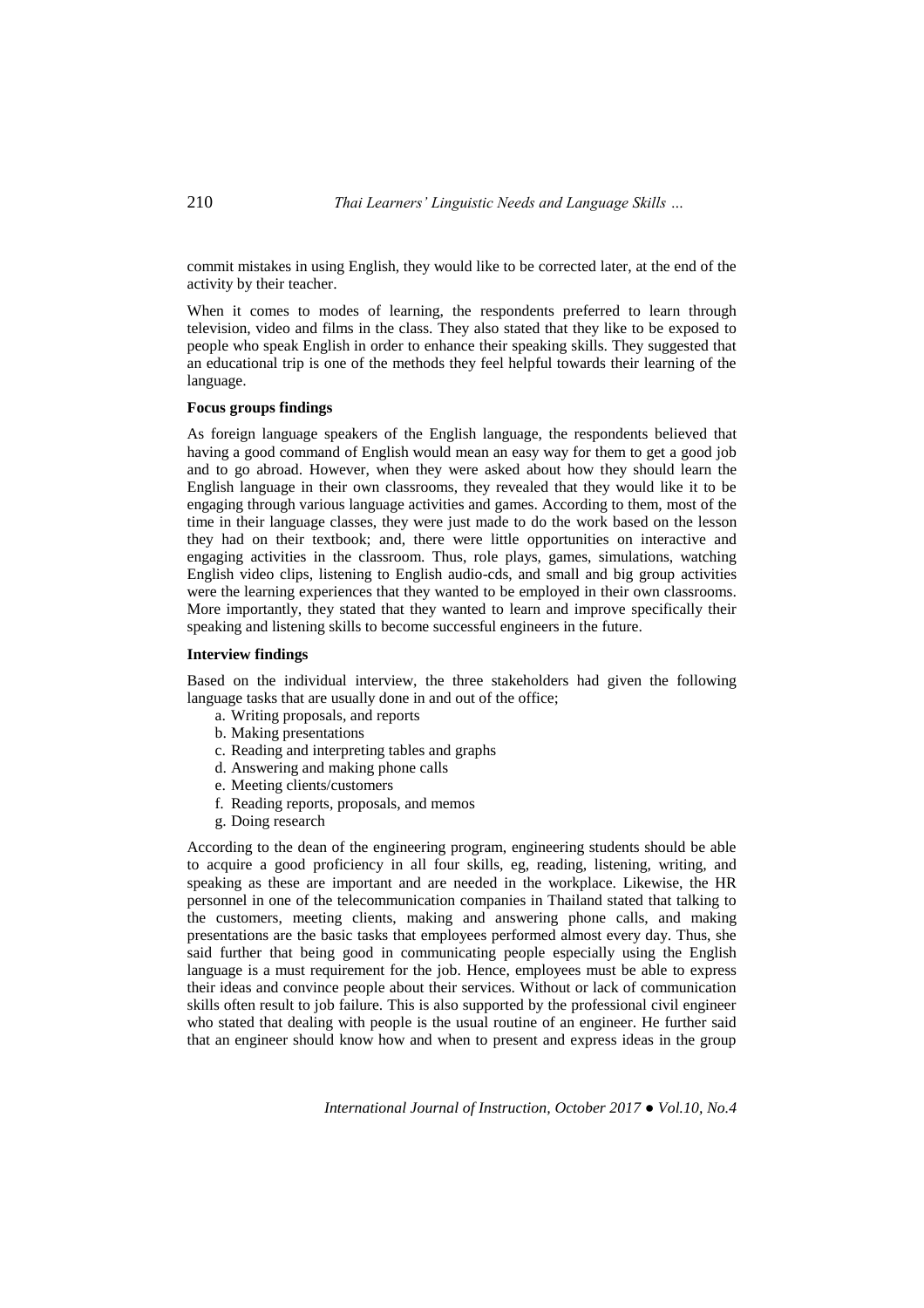and must know how to deal with it. According to him, working is not just about the professions, it is about people.

Likewise, the three technical English course instructors when they were interviewed on what they thought about the existing technical English curriculum, admitted that the curriculum did not address much the needs of the learners. They revealed that there was an overlapping of the language contents and functions between the General English (LNG 101) and the Technical English (LNG 102), both the textbooks and their syllabi. General English focuses on the basic knowledge, skills, and functions of the English language. Technical English, on the other hand, still focuses on the basic grammar points based on the textbook used in the classroom. This includes articles, subject pronouns, irregular plural nouns and etc. which should be completely taught and reviewed in the General English. One of the course instructors stated that, Technical English should focus on the skills of writing technical papers, reports, and presentation as these are the skills needed by the students in their future career. However, teachers revealed that they were just following the course program from School of Liberal Arts (SOLA) in KMUTT-Bangmod, the main campus as KMUTT-Ratchaburi is only an extension campus. Hence, any decision to make with regards to changing the curriculum should be approved by the SOLA. They also revealed that writing technical reports, and other technical papers, and doing presentations might be too difficult for their students' linguistic level. However, they stated that developing a curriculum on Technical English that would match and cater the linguistic needs of the engineering students should be considered carefully.

Below is the comparative summary of the students' learning needs and the present curriculum,

#### Table 2

The comparative significant summary findings of the students' learning needs and what the present curriculum provides and does not provide

| Students' Learning Needs              | What the existing curriculum provides/does not         |  |  |
|---------------------------------------|--------------------------------------------------------|--|--|
|                                       | provide                                                |  |  |
| 1. Be successful in the future career | Basic grammar and technical vocabulary (course)        |  |  |
| and go aboard.                        | book) are being presented in the course book.          |  |  |
| 2. Improve speaking skills.           | There is no proper model of English speaking           |  |  |
|                                       | teacher. English is not used as medium of instruction. |  |  |
| 3. Improve listening and taking notes | It may/may not be provided. It depends on the lessons  |  |  |
| skills                                | (course book)                                          |  |  |
| 4. Engage to some authentic tasks in  | There is a course book and it depends on the lecturer  |  |  |
| the classroom                         | whether he/she provides real-world activities.         |  |  |
| 5. Go on a field trip                 | None                                                   |  |  |
| (plantation/laboratory/factory        |                                                        |  |  |
| 6. Want to have foreign lecturer/s    | None                                                   |  |  |
| 7. Technology in the classroom        | Yes. The classrooms are equipped with LCD              |  |  |
|                                       | projector, speaker, microphone, air-conditioned, and   |  |  |
|                                       | white boards.                                          |  |  |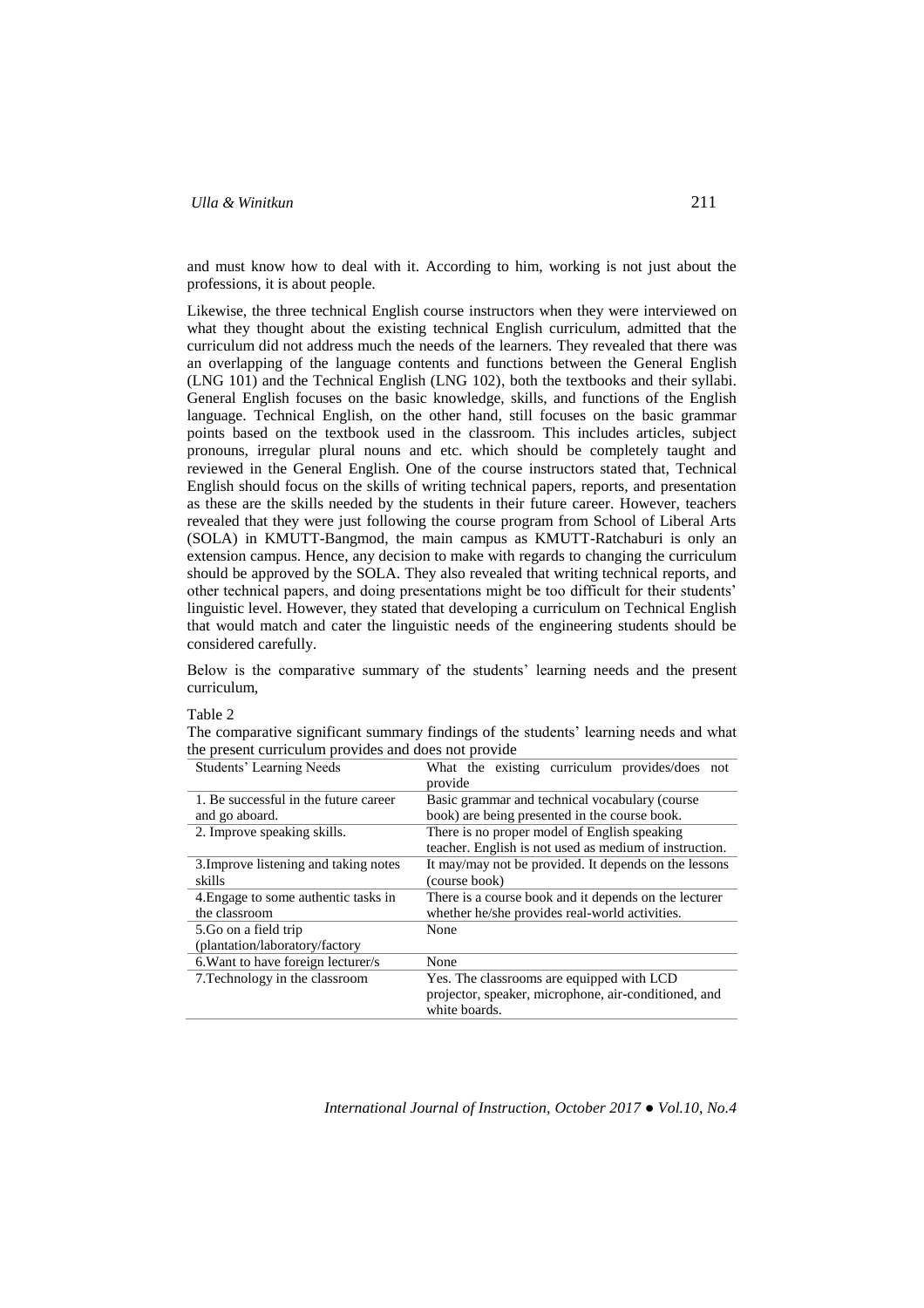Based on the comparative findings whether the existing curriculum provides the language needs of the students as presented in table 1, it can be said that the students' needs were not addressed. For example, the need of the students to improve their speaking skills was not emphasized in the curriculum as it only provided basic grammar and technical vocabulary. Furthermore, speaking activities and other interactive teaching methods would always depend on the teacher whether he/she has prepared for it in class. There was also no proper model of English speaker as English was not used as medium of instruction. This prompted students the need to have foreign teachers who can teach and use English as a medium of instruction.

### Table 3

The comparative significant summary findings of what the students' actually need for their future career and what the present curriculum provides and does not provide

| What the students actually need (based on what is required of What the curriculum        |  |  |
|------------------------------------------------------------------------------------------|--|--|
| them as future engineers; Adopted from Salehi, 2010; Singh and provides/does not provide |  |  |
| Choo, 2012)                                                                              |  |  |

| 1. Ability to communicate in English                            | Yes |  |
|-----------------------------------------------------------------|-----|--|
| 2. Ability to read charts & tables                              | No  |  |
| 3. Ability to listen, read, take notes and execute instructions | Yes |  |
| 4. Ability to plan, manage and lead specific tasks / projects   | No  |  |
| 5. Ability to use documents and produce/record documents        | No  |  |
| 6. A bility to make presentations and express ideas             | No  |  |
| 7. A bility to do research/feasibility study                    | No  |  |
| 8. Ability to write reports and correspondence                  | No  |  |

It can be noted that the present curriculum for Technical English does not provide the necessary skills that are required of the engineering students to become better prepared for their career in the future. For example, reading charts, and tables, planning, managing, and leading specific tasks/projects, using documents and producing/recording documents, making presentations and express ideas, doing research/feasibility study, and writing reports and correspondence. These are important skills that should be included in a technical English curriculum, however, these were not reflected in the present syllabus.

## **DISCUSSION**

This present study, which looked at the linguistic needs and the language skills of the first year Thai engineering students of KMUTT-Ratchaburi and their implications to the development of an ESP curriculum showed that, student-respondents admitted that having a good command of the English language would mean their success to get a good job and to go abroad. Thus, they recognized the significance of learning English for their future career. They believed that speaking is the most important skill to be developed and should be emphasized more in the EFL classes. It should be noted that English in Thailand is a foreign language and is not widely used as a medium of instruction. Hence, students wanted to improve their speaking skills. Mihalache (2015), Gözüyeşil (2014), Kim (2013), and Petrova (2008) shared the same findings stating that engineering students regarded speaking skills as very important. In fact, the findings of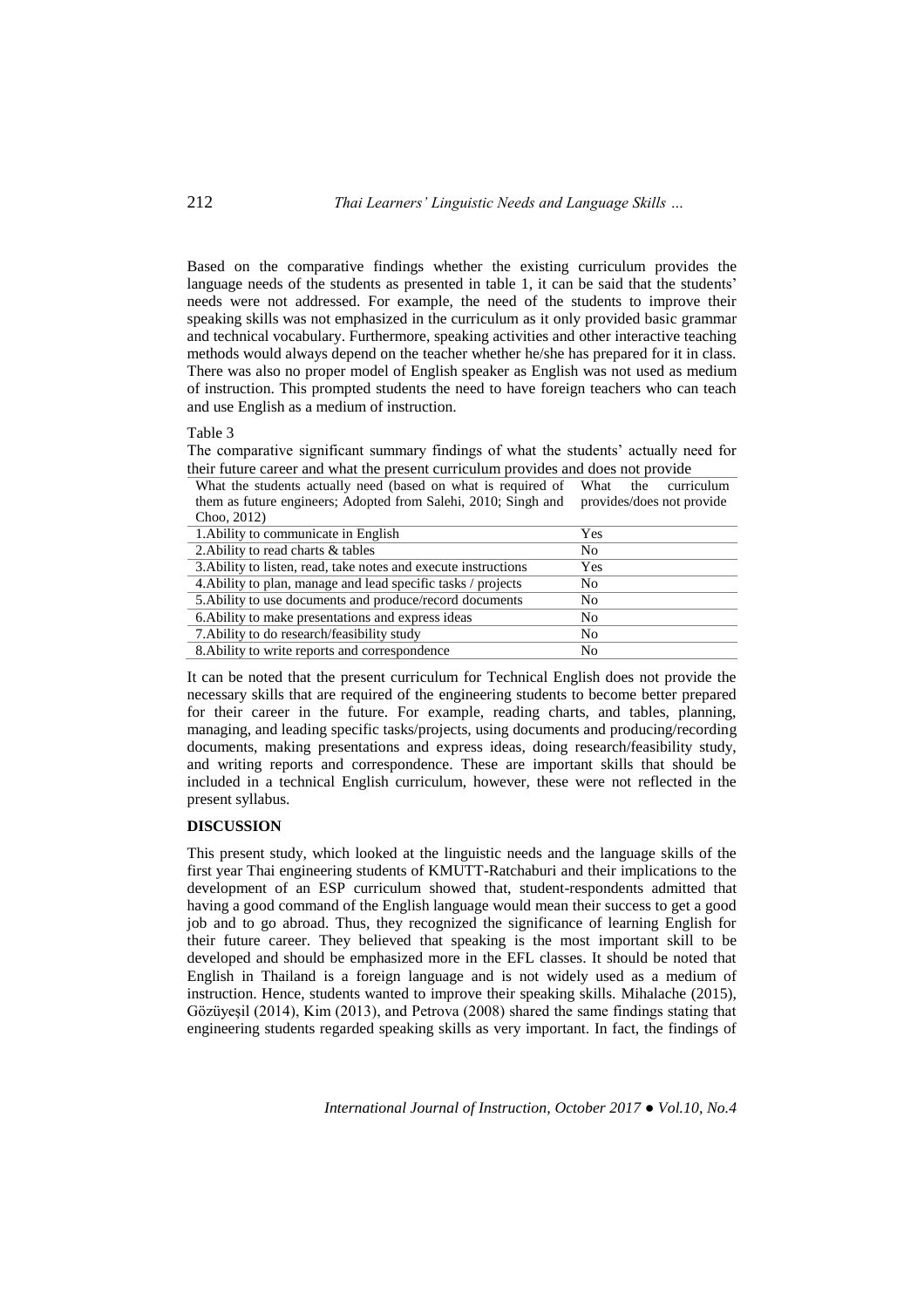Petrova (2008), revealed the importance of various speaking tasks among the employees in Finland which came second in the frequency list of the Estonian and Latvian respondents. This shows that the ability of the students to do presentations, express ideas, and communicate clearly are the skills that the employers look for their employees. According to Butcher (2013) for engineers to become successful, the ability to work with other people from different backgrounds is essential. Thus communication skills is significant for the jobs and honing up these skills in the classroom through a clear curriculum is indeed important.

One of the most important findings from the study is that, student-respondents wanted to be exposed to people who speak English and to the situations where English language is used as a medium of communication. Most of the students revealed that they wanted to go on a field trip, or English camp and talk to foreigners, listen to music, do language games and various interactive activities, watch movies, and use of technology in the classroom. The findings of the studies of Jamal, Harden, Wells, Thomas, and Bonell (2013); Mihalache (2015); Gözüyeşil (2014); Kim (2013); and Nanney (2004) revealed that putting the students into small group activities, exposing them to different interactive activities and other learning materials; speaking practices, vocabulary exercises, and listening activities are important contributing factors for the students' success. Hossain (2013); Midoul (2013); and Salehi (2010) also emphasized in their research findings that engineering students learn better if they are exposed to teaching styles and activities that are interactive, and student-centered. Furthermore, several points from the literature pointed out that through interactive activities, students learn to socialize, collaborate and come up with better ideas as a team. Working as a team is essential in their future career as they are expected to work with groups of people on site or at the office. Thus putting them and giving them group activities in class is already preparing them for their future job. However, these kinds of learning experiences were not practiced in most Thai schools and other EFL classes as English is not used as a language of instruction. Adapting these kinds of learning experiences would help the learners become successful in learning the language (Boroujeni & Fard, 2013).

Lastly, the findings also revealed that the existing ESP curriculum did not address the linguistic needs and the language skills required of the engineering students to become better prepared for their future career. For example, reading charts, and tables, planning, managing, and leading specific tasks/projects, using documents and producing/recording documents, making presentations and express ideas, doing research/feasibility study, and writing reports and correspondence were not addressed in the ESP curriculum of the university. Therefore, the learning materials and the curriculum must be designed in order to address the learning needs of the students (Qiu, et. al, 2014).

It should be noted that English in the workplace covers a wide range of diverse language skills that the employers are looking for. Singh and Choo (2012) in their study presented the Multidimensional Skills Framework Undergraduate Workplace Skills Inquiry (UWSI) which are required at the workplace and by the employers. These skills, along with the linguistic needs of the students should be addressed in an ESP curriculum.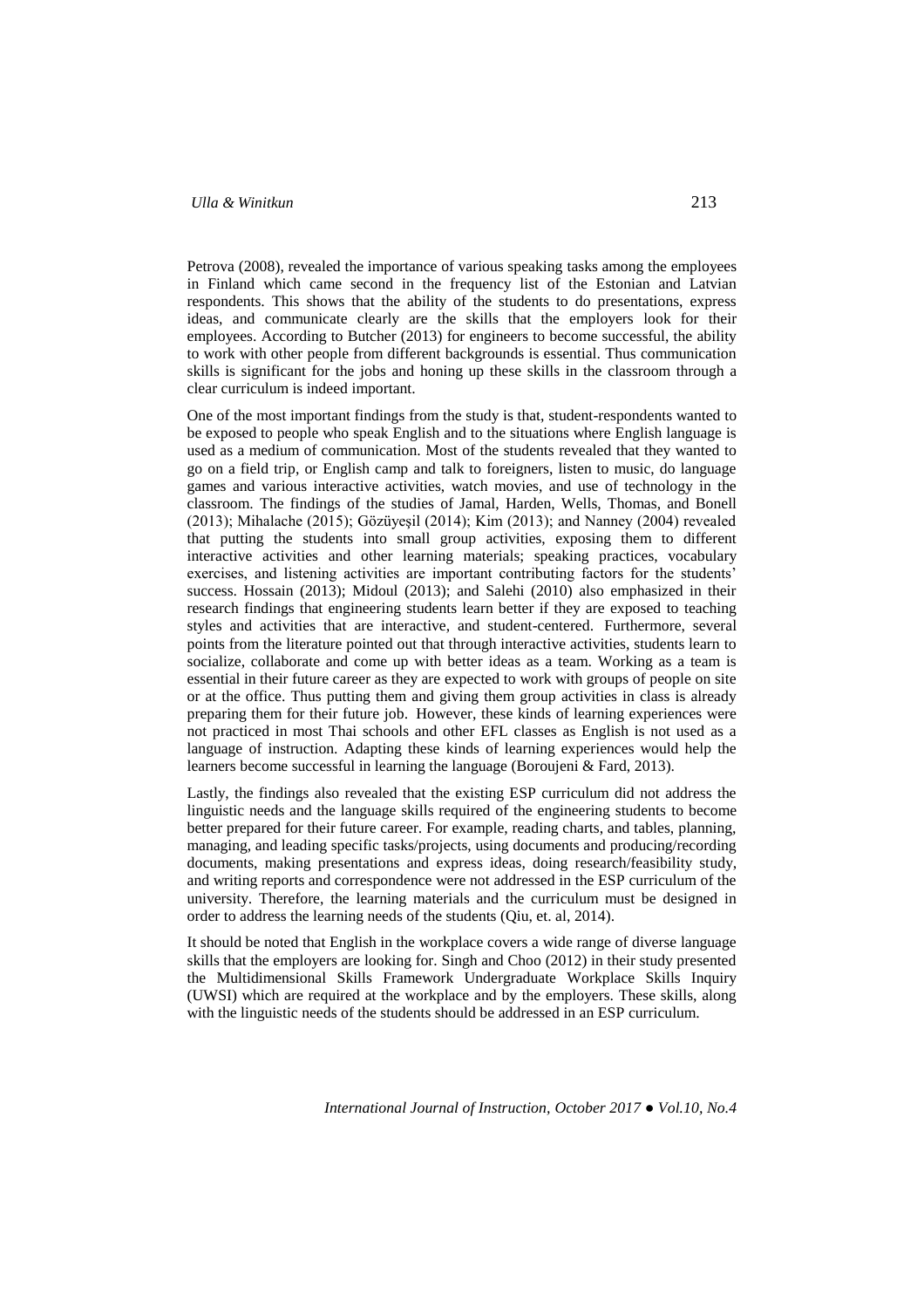## **IMPLICATIONS**

The results of this study have implications for ESP curriculum designers, classroom ESP teachers, schools' officials, and language policy makers who are working with EFL learners in Thailand and in the ASEAN region to evaluate and assess their existing curriculum and to consider the language needs of the students and the skills they are expected to have for their future careers. By doing so, students would be able to learn effectively, and can also use the language skills they have learned in the classroom to their actual work confidently.

The present study is limited to assessing the needs of the students who are taking the Technical English course in KMUTT- Ratchaburi, and the language skills required of them by their employers for their future job. Due to limited number of respondents and the context involved in the study, the findings may not be a representative of all engineering programs in the country. Therefore, doing a study to different groups of engineering students and to other English curriculum would make a good research.

## **CONCLUSION**

This present study, which explored the language needs of the first year engineering students and the skills required of them for their future job, highlighted the need to adapt an ESP curriculum where these language needs and language skills are addressed. As findings of this study revealed that engineering students wanted to study English and develop their speaking skills because they wanted to be successful in their future career. It is therefore, a must to consider doing a needs analysis and to take into account the linguistic needs of and the language skills needed by the EFL students in the ASEAN context before designing a curriculum (Soruc, 2012).

Consequently, with this needs analysis conducted, it serves as the basis for the English teachers to get to know more of their students' learning needs, and the policy makers to consider needs analysis of the students before a new learning material is developed.

The study also suggests that future studies need to be carried out where EFL and or ESL for engineering students (and other related disciplines) adopt the features (or at least some of them) that have been identified in this present study; and as being desired by the students. The aim would be to see whether their needs have, indeed, been met. It is also suggested to conduct a tracer study in order to follow up these students into the workplace. The purpose of which is to see how the students cope with the working environment which has a greater demand on their acquired language skills.

## **REFERENCES**

Bada, E., & Okan, Z. (2000). Students' language learning preferences. *TESL-EJ, 4*(3). <http://www.tesl-ej.org/ej15/a1.html>

Balint, M. (2004). Assessing students' perceived language needs in a needs analysis. In 9th Conference of Pan-Pacific Association of Applied Linguistics, Tokyo.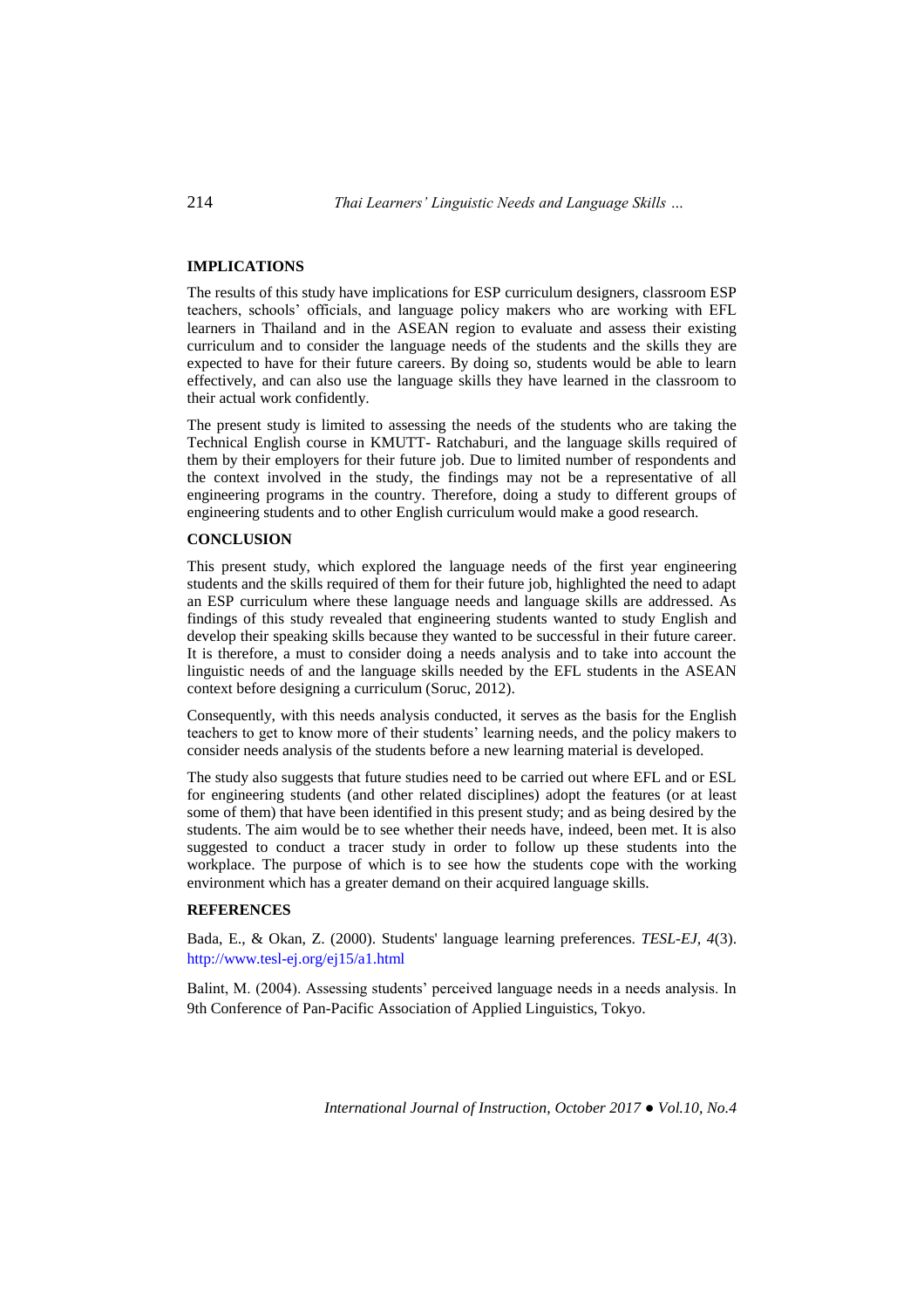Belcher, D. (2006). English for Specific Purposes: Teaching to Perceived Needs and Imagined Futures in Worlds of Work, Study and Everyday Life. *TESOL Quarterly, 40*,133-153.

Benesch, S. (2001). *Critical English for academic purposes: Theory, politics and practice.* Mahwah, NJ: Lawrence Erlbaum

Boroujeni, S. A., & Fateme, M. F. (2013). A needs analysis of English for specific purposes (ESP) course for adoption of communicative language teaching: (A case of Iranian first-year students of educational administration). *International Journal of Humanities and Social Science Invention, 2*(6), 35-44

Butcher, D. (2013). 5 Must-Have Soft Skills for Engineers' Career Success. [http://news.thomasnet.com/IMT/2013/03/18/5-must-have-soft-skills-for-](http://news.thomasnet.com/IMT/2013/03/18/5-must-have-soft-skills-for-engineers-career-success) engineers[career-success.](http://news.thomasnet.com/IMT/2013/03/18/5-must-have-soft-skills-for-engineers-career-success) Retrieved March 2, 2016.

Chegeni, N., & Chegeni, N. (2013). Language Curriculum Development and Importance of Needs Analysis. *ELT Voices – India, 3(*4). [http://eltvoices.in/Volume3/Issue\\_4/EVI\\_34\\_1.pdf](http://eltvoices.in/Volume3/Issue_4/EVI_34_1.pdf)

Darasawang, P. (2007). English language teaching and education in Thailand: A decade of change. *English in Southeast Asia: Varieties, Literacies and Literatures*, Newcastle D. Prescott (Ed) Cambridge Scholars Publishing pp. 187-204.

Dudley-Evans, T., & St. John, M.J. (1998). Developments in ESP: A multidisciplinary approach. Cambridge, England: Cambridge University Press.

Gözüyeşil, E. (2014). An analysis of engineering students' English language needs. *Procedia - Social and Behavioral Sciences 116*, 4182-4186.

Hossain, M. J. (2013). ESP Needs analysis for engineering students: A learner centered approach. *Journal of PU, 2*(2). <http://presidency.edu.bd/uploads/Article003.pdf>

Hutchinson, T., & Waters, A. (1987). *Needs analysis. English for specific purposes: A learning centred approach.* England: Cambridge University Press.

Jamal. F., Fletcher, A., Harden, A., Wells, H., Thomas, J., & Bonell, C. (2013). The school environment and student health: A systematic review and meta-ethnography of qualitative research. *BMC Public Health, 13*, 798.

Kaewpet, C. (2009). A framework for investigating learner needs: Needs analysis extended to curriculum development. *Journal of Foreign Language Teaching, 6*(2),

Kim, H. H. (2013). A research on the english for engineering students course based on needs analysis in Korea. *Proceedings, the 3rd InternationalConference on Circuits,*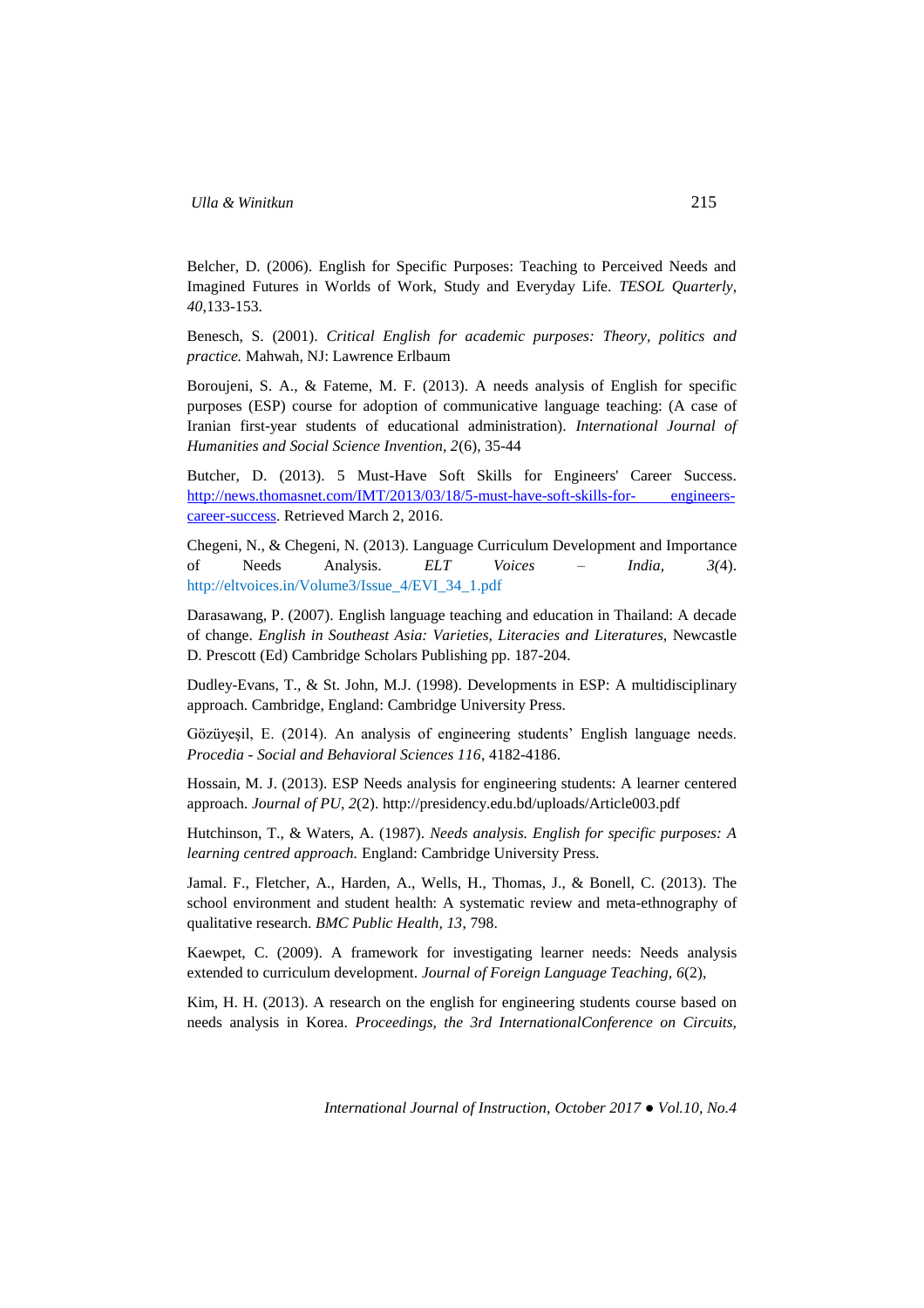*Control, Communication, Electricity, Electronics, Energy, System, Signal and Simulation*. [http://onlinepresent.org/proceedings/vol25\\_2013/12.pdf](http://onlinepresent.org/proceedings/vol25_2013/12.pdf)

Lekatompessy, F. M. (2010). Needs Analysis in Curriculum Development. [https://upipasca.wordpress.com/2010/02/19/needs-analysis-in-curriculum-development/.](https://upipasca.wordpress.com/2010/02/19/needs-analysis-in-curriculum-development/)

Likert, R. (1932). A technique for the measurement of attitudes. *Archives of Psychology, 140*, 5-53.

Lin, J., Imbertson, P., & Moore, T. (2014). Introducing an instructional model for "flipped engineering classrooms"- Part (II): How do group discussions foster meaningful learning? In Proceedings of the 121st ASEE Annual Conference & Exposition. Indianapolis, IN.

Midoul, M. (2013). Investigating the English Language Needs of Third Year Engineering Students in ESP classes at ENSAM. https://www.academia.edu/5828513/Investigating the English Language Needs of Th [ird\\_Year\\_Engineering\\_Students\\_in\\_ESP\\_classes\\_at\\_ENSAM](https://www.academia.edu/5828513/Investigating_the_English_Language_Needs_of_Third_Year_Engineering_Students_in_ESP_classes_at_ENSAM)

Mihalache, R. (2015). Motivation vs. Need of esp of engineering students. *The Journal of International Social Research*. [http://www.sosyalarastirmalar.com/cilt8/sayi36\\_pdf/8digersosyalbilimler/mihal ache.pdf](http://www.sosyalarastirmalar.com/cilt8/sayi36_pdf/8digersosyalbilimler/mihal%20ache.pdf)

Munby, J. (1978). *Communicative syllabus design*. Cambridge, England: Cambridge University Press.

Nanney, B. (2004). Student-Centered Learning. [http://ollyusofalhaj.ipgkti.edu.my/sumber/resosbestari/PENDEKATAN/scl/7%20](ttp://ollyusofalhaj.ipgkti.edu.my/sumber/resosbestari/PENDEKATAN/scl/7%252)SCL-Nanney.pdf

Paci, M. (2013). Needs analysis and environment analysis: Designing an ESP curriculum for the students of the Polytechnic University of Tirana*. Journal of Educational and Social Research*, *3*(7) doi:10.5901/jesr.2013.v3n7p425

Petrova, I. (2008). Need analysis as a starting point for designing a syllabus for English for specific purposes course. Master thesis, University of Tartu Department of English Language and Literature.

Qasemi, A. S. (2015). An Investigation of English Language Needs of Engineering Undergraduates at Jawzjan University. Proceedings; *International Conference on Language Education and Innovation*.<http://icsai.org/procarch/1iclei/1iclei-53.pdf>

Qiu, X., Dan-ping W., Hau-yee L., & Ming-tak T. (2014). Needs analysis and curriculum development of vocational Chinese for NCS students. *Springerplus 3(Suppl 1): O3.* doi: 10.1186/2193-1801-3-S1-O3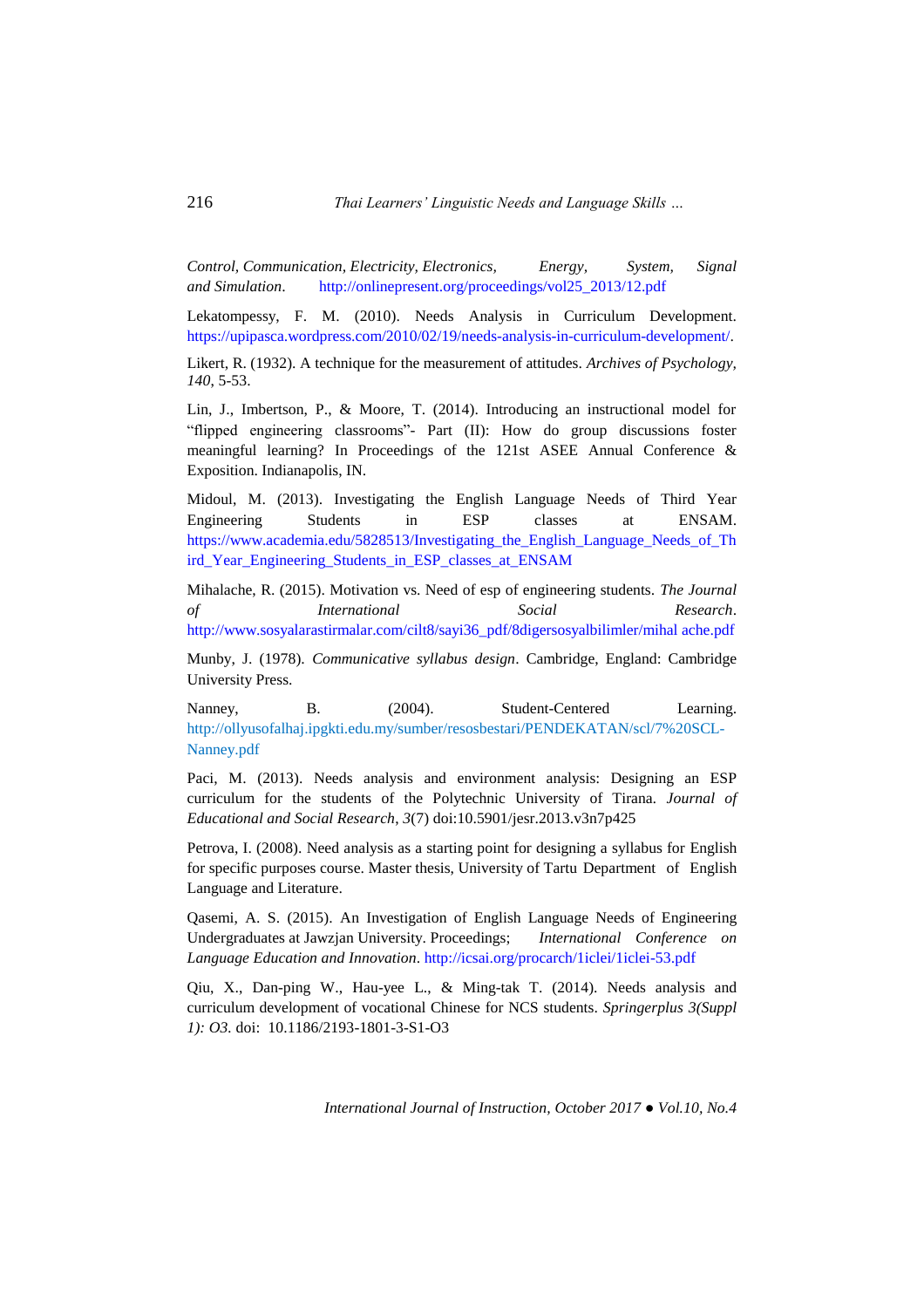Qualitative Research Consultants Association. (2017). What is Qualitative Research? Retrieved on April 3, 2017.<http://www.qrca.org/?page=whatisqualresearch>

Salehi, M. (2010). Investigating the English Language Needs of Engineering Students. *English for Specific Purposes World, 31*(10). [http://www.esp](http://www.esp-world.info/articles_31/needs_analysis_salehi.pdf)[world.info/articles\\_31/needs\\_analysis\\_salehi.pdf](http://www.esp-world.info/articles_31/needs_analysis_salehi.pdf)

Singh, M. K. M., & Choo, JCS. (2012). Manufacturing Industry Employers' Perception of Graduates' English Language Skills Proficiency. <http://dx.doi.org/10.7575/ijalel.v.1n.4p.114>

Songhori, M. H. (2008). Introduction to Needs Analysis. English for Specific Purposes world, Issue 4, 2008, www.esp-world.info

Soruc, A. (2012). The Role of Needs Analysis in Language Program Renewal Process. *Mevlana International Journal of Education, 2*(1), pp. 36-47, 30. [http://mije.mevlana.edu.tr/archieve/issue\\_2\\_1/4\\_mije\\_12\\_04\\_volume\\_2\\_issue\\_1\\_page\\_](http://mije.mevlana.edu.tr/archieve/issue_2_1/4_mije_12_04_volume_2_issue_1_page_36_47.pdf) [36\\_47.pdf](http://mije.mevlana.edu.tr/archieve/issue_2_1/4_mije_12_04_volume_2_issue_1_page_36_47.pdf)

Sothan, S. (2015). Exploring English Language Needs According to Undergraduate Students and Employers in Cambodia. *International Journal of Linguistics and Communication, 3*(1), pp. 87-96. <http://dx.doi.org/10.15640/ijlc.v3n1a11>

Takahashi, K., Mynard, J., Noguchi, J., Sakai, A., Thornton, K., & Yamaguchi, A. (2013). Needs analysis: Investigating students' self-directed learning needs using multiple data sources. *Studies in Self-Access Learning Journal, 4*(3), 208-218. [http://sisaljournal.org/archives/sep13/takahashi\\_et\\_al/](http://sisaljournal.org/archives/sep13/takahashi_et_al/)

UNESCO (2016). Education. [http://www.unesco.org/new/en/education/themes/strengthening-education](http://www.unesco.org/new/en/education/themes/strengthening-education-systems/quality-framework/core-resources/curriculum/)[systems/quality-framework/core-resources/curriculum/](http://www.unesco.org/new/en/education/themes/strengthening-education-systems/quality-framework/core-resources/curriculum/)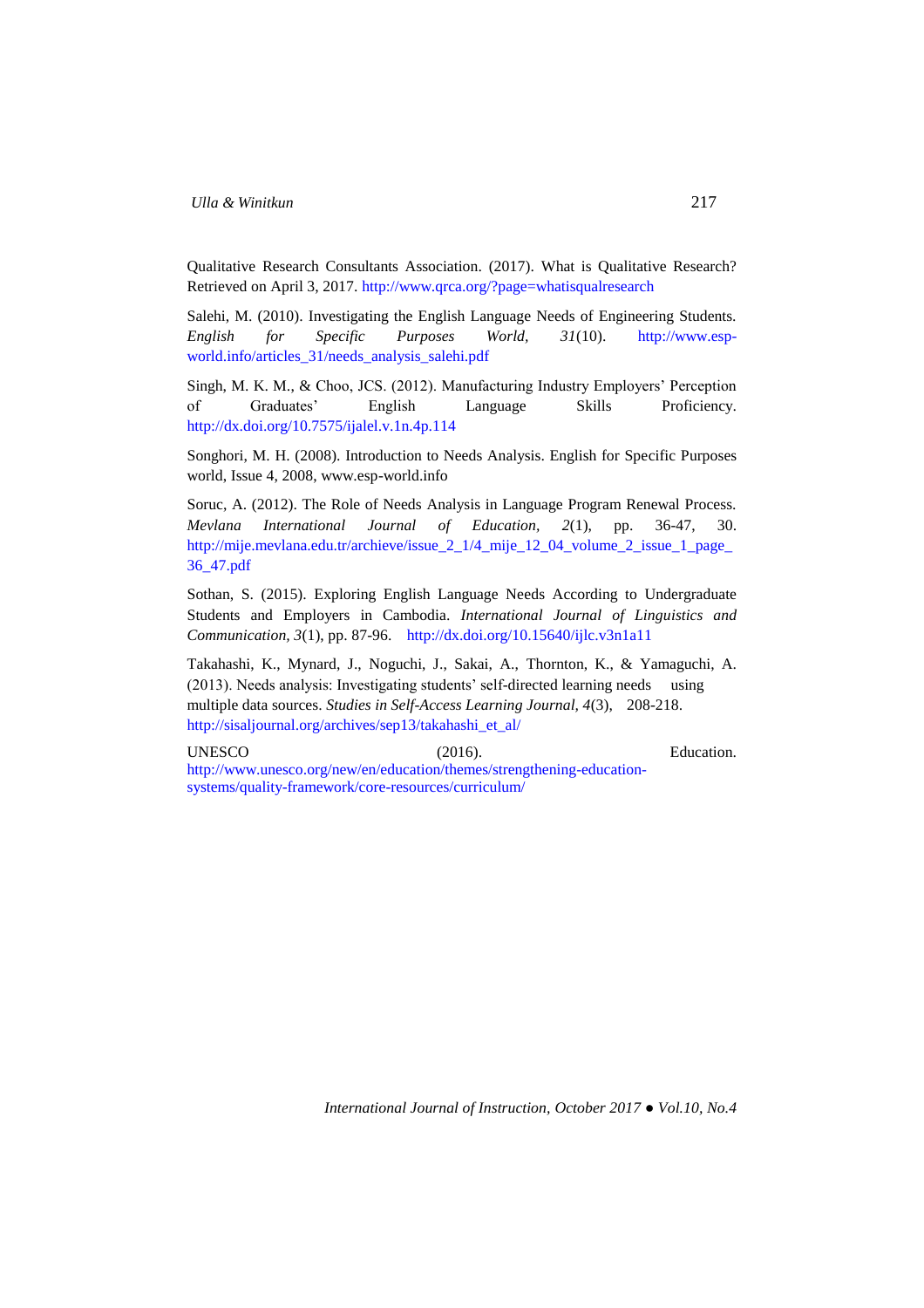#### **Turkish Abstract Tayland Öğrencilerinin Dil İhtiyaçları ve Dil Becerileri: Eğitim Programının Geliştirilmesine Etkileri**

Bu çalışma, King Mongkut Teknoloji Üniversitesi Thonburi Üniversitesi (KMUTT) Ratchaburi'de bulunan 72 ilk yıl mühendislik öğrencisi, Özel Amaçlara Yönelik İngilizce (ESP) öğretmenleri ve ankete katılan diğer 3 paydaş ile Tayland mühendislik öğrencilerinin dil gereksinimlerini belirlemeyi ve gelecekte bir iş bulmalarını sağlamak için gerekli dil becerilerini geliştirmeyi amaçlamıştır. Çalışmada aynı zamanda öğrencilerin dil gereksinimlerinin ve dil becerilerinin müfredatta ele alınıp işlenmediğini de değerlendirilmiştir. Bu çalışmada kullanılan yöntemler yapılandırılmış görüşmeler, odak grupları ve yarı yapılandırılmış bireysel görüşmelerdir. Elde edilen bulgular öğrencilerin yurtdışına çıkmak ve gelecekteki kariyerlerinde başarılı olmak istediğini ortaya koymuş; böylece, konuşma, geliştirilecek en önemli beceri ve İngilizce derslerinde vurgulanması gereken konulardan biri olarak düşünülmüştür.

Anahtar Kelimeler: EFL öğrencileri, ESP programı, analiz ihtiyaçları, dil ihtiyaçları, dil becerileri

### **French Abstract**

#### **Les besoins Linguistiques d'Apprenants thaïs et Compétences linguistiques : Implications pour Développement de Programme d'études**

Cette étude, avec 72 premier an des étudiants d'ingénierie, 3 anglais pour des Buts Spécifiques (EN PARTICULIER) les professeurs de l'Université de Roi Mongkut de Technologie Thonburi (KMUTT) Ratchaburi et 3 autres parties prenantes comme des défendeurs(des personnes interrogées), visés pour identifier les besoins linguistiques des étudiants thaïs d'ingénierie et les compétences linguistiques nécessaires pour eux pour obtenir un travail dans l'avenir. Il a aussi évalué si les besoins linguistiques et les compétences linguistiques exigées des étudiants ont été adressés(abordés) dans le programme d'études. Les méthodes utilisées dans cette étude étaient le questionnaire modifié, des groupes de discussion et ont semi-structuré des entretiens(interviews) individuels. Les découvertes ont révélé que les étudiants ont voulu aller à l'étranger et avoir du succès dans leurs carrières futures; ainsi, la conversation considérée comme l'habileté(la compétence) la plus importante à être développée et devrait être soulignée dans leurs classes anglaises.

Mots Clés: EFL des apprenants, EN PARTICULIER le programme d'études, a besoin de l'analyse, des besoins linguistiques, des compétences linguistiques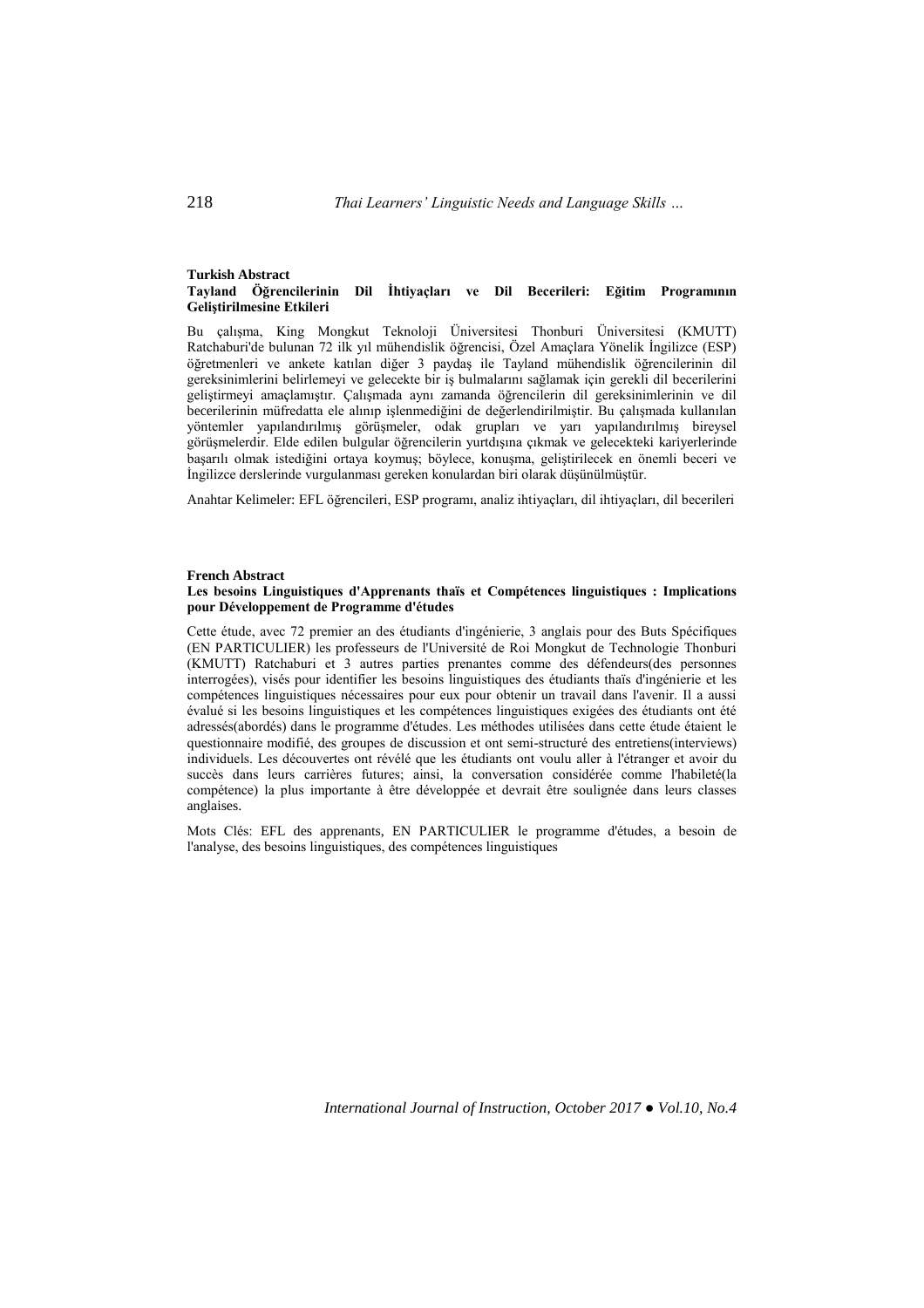#### **Arabic Abstract**

**االحتياجات اللغوية للمتعلمين التايالنديين والمهارات اللغوية: اآلثار المترتبة على تطوير المناهج الدراسية**

تهدف هذه الدراسة، التي تضم 72 طالبا في الهندسة في السنة الأولى، و 3 من معلمي اللغة الإنجليزية لأغراض معينة (ESP من جامعة مونغكوت للتكنولوجيا ثونبوري (Ratchaburi (KMUTT ) ، و 3 من اصحاب المصلحة الأخرين كمستجيبين، إلى التعرف على االحتياجات اللغوية للطالب الهندسيين التايلنديين المهارات اللغوية الالزمة لهم للحصول على وظيفة في المستقبل. كما قامت بتقييم ما إذا كانت االحتياجات اللغوية والمهارات اللغوية المطلوبة من الطالب قد تم تناولها في المناهج الدراسية. تم استخدام األساليب المستخدمة في هذه الدراسة في االستبيان المعدل والمجموعات البؤرية والمقابالت الفردية شبه المنظمة. كشفت النتائج أن الطالب أرادوا الذهاب إلى الخارج وأن يكونوا ناجحين في حياتهم المهنية في المستقبل. وبالتالي، يعتبر التحدث باعتباره أهم المهارات التي يتعين تطويرها، وينبغي التأكيد عليها في دروس اللغة اإلنجليزية.

الكلمات الرئيسية: المتعلمين إفل، والمناهج إسب، وتحليل االحتياجات، واالحتياجات اللغوية، والمهارات اللغوية

### **German Abstract Thailändische Lernende Linguistische Bedürfnisse und Sprachkenntnisse: Implikationen für die Curriculumentwicklung**

Diese Studie, mit 72 ersten Jahr Ingenieurstudenten, 3 Englisch für spezifische Zwecke (ESZ) Lehrer der King Mongkut University of Technology Thonburi (KMUTT) Ratchaburi, und 3 anderen Stakeholder als Befragten, zielte darauf ab, die thailändischen Ingenieurstudenten linguistischen Bedürfnisse und die Sprachkenntnisse für sie, um einen Job in der Zukunft zu bekommen. Es wurde auch beurteilt, ob die sprachlichen Bedürfnisse und die Sprachkenntnisse der Studierenden im Curriculum angesprochen wurden. Methoden, die in dieser Studie verwendet wurden, wurden modellierte Fragebogen, Fokusgruppen und halbstrukturierte Einzelinterviews. Die Ergebnisse zeigten, dass die Studierenden ins Ausland gehen und in ihren zukünftigen Karrieren erfolgreich sein wollten. also in Betracht gezogen, als die wichtigste Fähigkeit zu entwickeln und sollte in ihren englischen Klassen betont werden.

Schlüsselwörter: EFL-lernende, ESZ-curriculum, bedarfsanalyse, sprachliche bedürfnisse, sprachkenntnisse